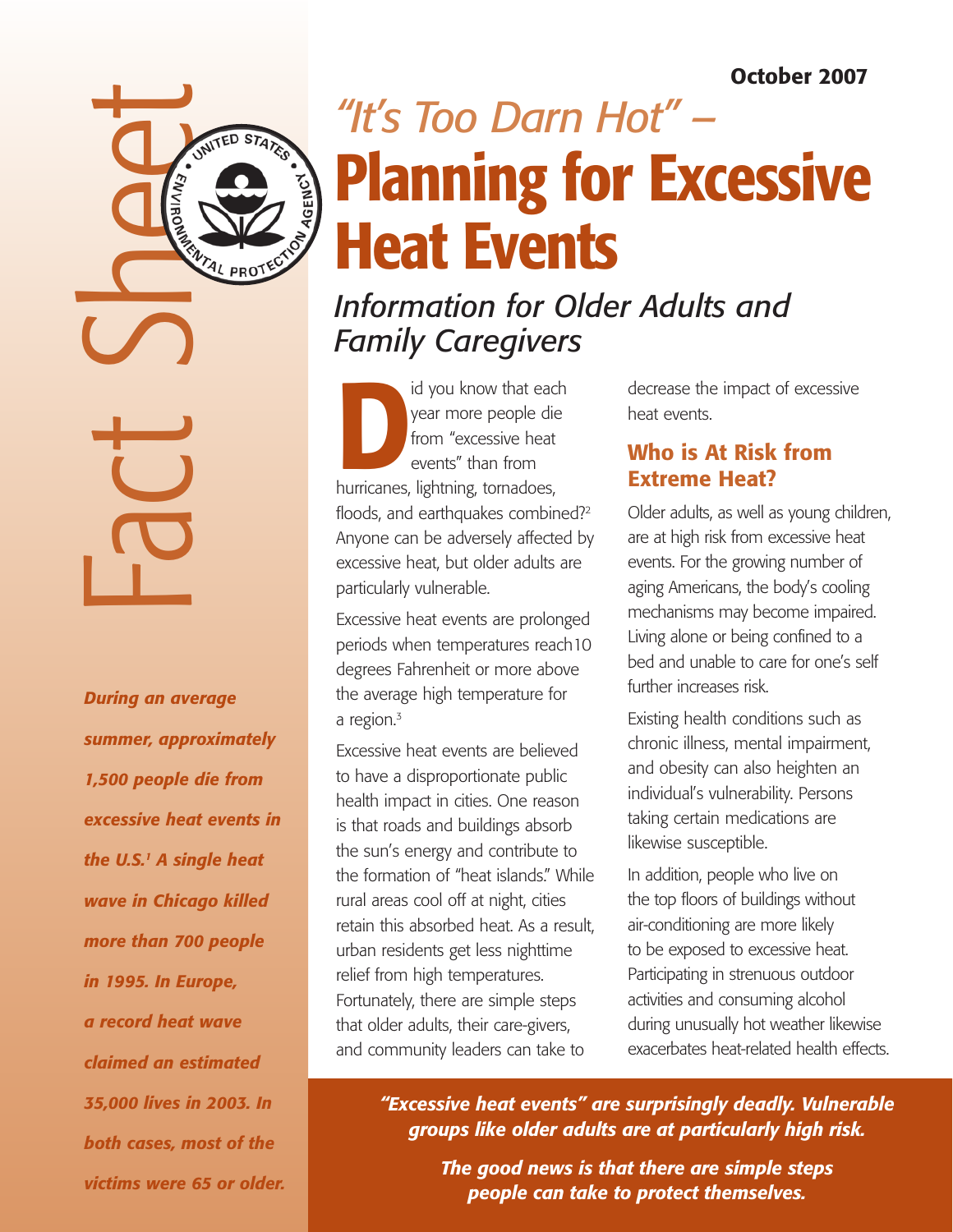# How Can I Reduce Exposure to Excessive Heat?

The best defense against excessive heat is prevention. Air-conditioning is one of the best protective factors against heat-related illness and death.<sup>4</sup> Even a few hours a day in air conditioning can greatly reduce the risk. Electric fans may provide comfort, but when temperatures are in the high 90s fans do not prevent heat-related illness.

During excessive heat events, the following prevention strategies can save lives:

- Visit air-conditioned buildings in your community if your home is not air-conditioned. These may include: senior centers, movie theaters, libraries, shopping malls, or designated "cooling centers."
- Take a cool shower or bath.<sup>5</sup>
- Drink lots of fluids. Don't wait until you are thirsty to drink. If a doctor limits your fluid intake, make sure to ask how much to drink when it's hot. Avoid beverages containing caffeine, alcohol, or large amounts of sugar. These drinks cause dehydration.
- Ask your doctor or other health care provider if the medications you take could increase your susceptibility to heat-related illness.
- Wear lightweight, light-colored, and loose-fitting clothing.
- Visit at-risk individuals at least twice a day. Watch for signs of heat-related illness such as hot, dry skin, confusion, hallucinations, and aggression.
- Call 9-1-1 if medical attention is needed.

# How Does Excessive Heat Affect the Body?

The body normally cools itself by increasing blood flow to the skin and perspiring. Heatrelated illness and mortality occur when the body's temperature control system becomes overloaded. When this happens, perspiring may not be enough. High levels of humidity can make it even harder for the body to cool itself.

# How are Excessive Heat and Heat Stroke Related?

Heat stroke is the most serious health effect of excessive heat events. It is the failure of the body's temperature control system. When the body loses its ability to cool itself, core body temperature rises rapidly. As a result, heat stroke can cause severe and permanent damage to vital organs.

Victims can be identified by skin that appears hot, dry, and red in color. Other warning signs are confusion, hallucinations, and aggression. If not treated immediately, heat stroke can result in permanent disability or death. The good news is that heat stroke can be prevented by taking the easy steps outlined on this page.

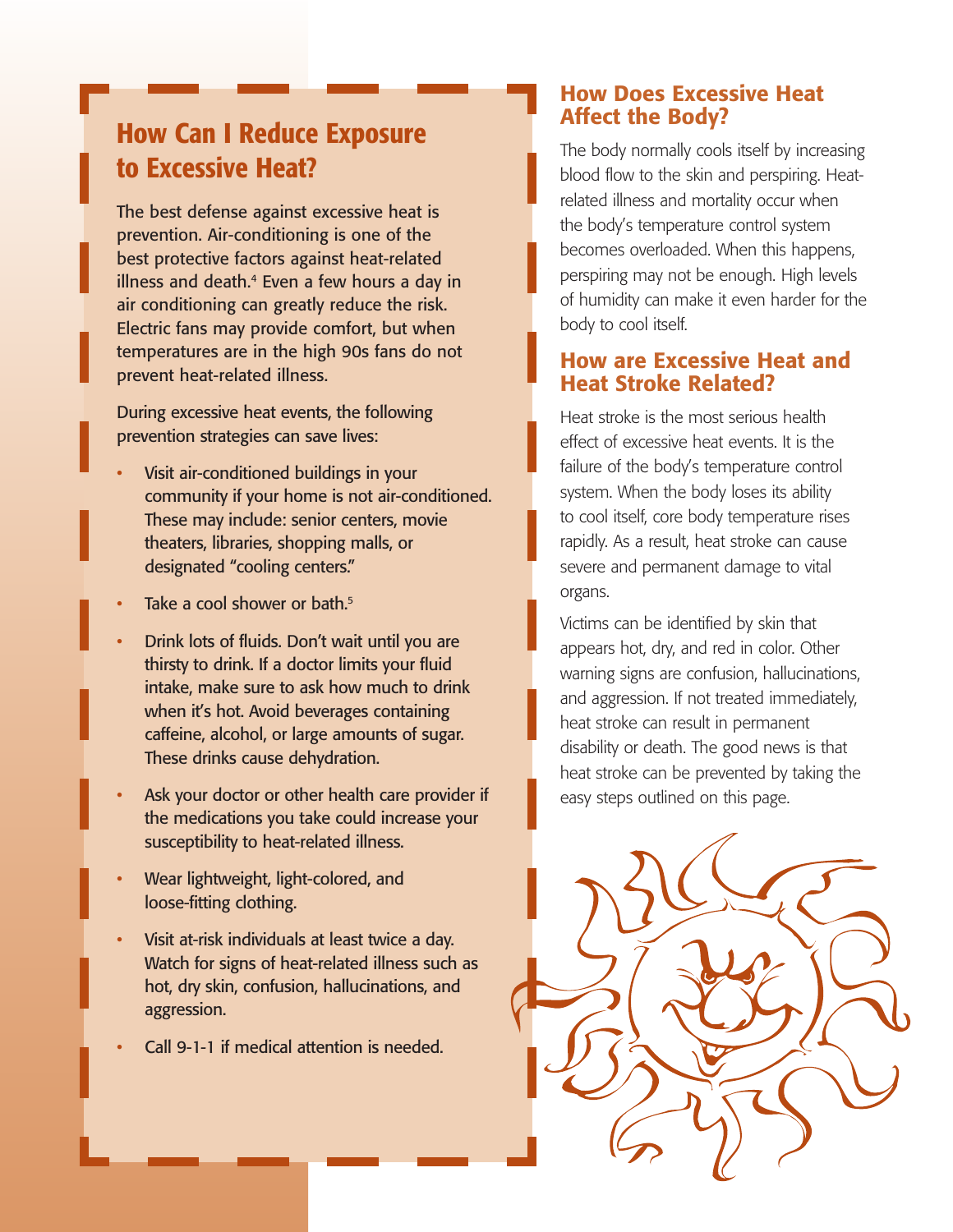# What Can Your Local Government Do to Help?

Local governments can play an important role in predicting and responding to excessive heat events. Two increasingly common strategies are heat alert systems and heat reduction measures.

#### Heat Alert Systems

Heat Health Watch-Warning Systems identify when a heat-related public health threat is likely. These systems use computer programs that analyze National Weather Service forecasts and other local data to predict dangerous conditions. Heat Health Watch-Warning Systems have been established in Philadelphia, Seattle, Chicago, St. Louis, and other cities in the U.S. and Europe.

After a warning has been called, city health authorities communicate this information to older adults, their care-givers, and other at-risk groups.

#### Assist the Homeless and Those With Mental Health Illness

The following steps are "best-practices" that city officials can take to alert residents and provide direct assistance:

- Distribute media advisories
- Activate telephone hotlines
- Alert neighborhood volunteers, family members, and friends
- Provide air-conditioned buildings and offer transportation to these facilities
- Assist the homeless
- Work with local "area agencies on aging" to educate at-risk individuals

Cities may also coordinate with local utilities to ensure that no customer's electricity is turned off during a heat wave.

#### What Cost-Effective Steps Can Communities Take to Cool the Air?

Two steps that communities can take include using construction material that reflect the sun's rays, and planting trees and vegetation to provide shade and natural cooling. Both strategies reduce the urban heat island effect – urban temperatures 2-10 degrees Fahrenheit hotter than surrounding rural areas – and may limit the frequency, duration, and magnitude of excessive heat events.

Heat reduction strategies such as using reflective "cool roofs" and light-colored pavements, and planting shade trees, have numerous benefits. These measures:

- Lower ambient temperatures
- Slow heat-driven reaction that forms ozone air pollution
- Decrease energy consumption
- Improve comfort and livability